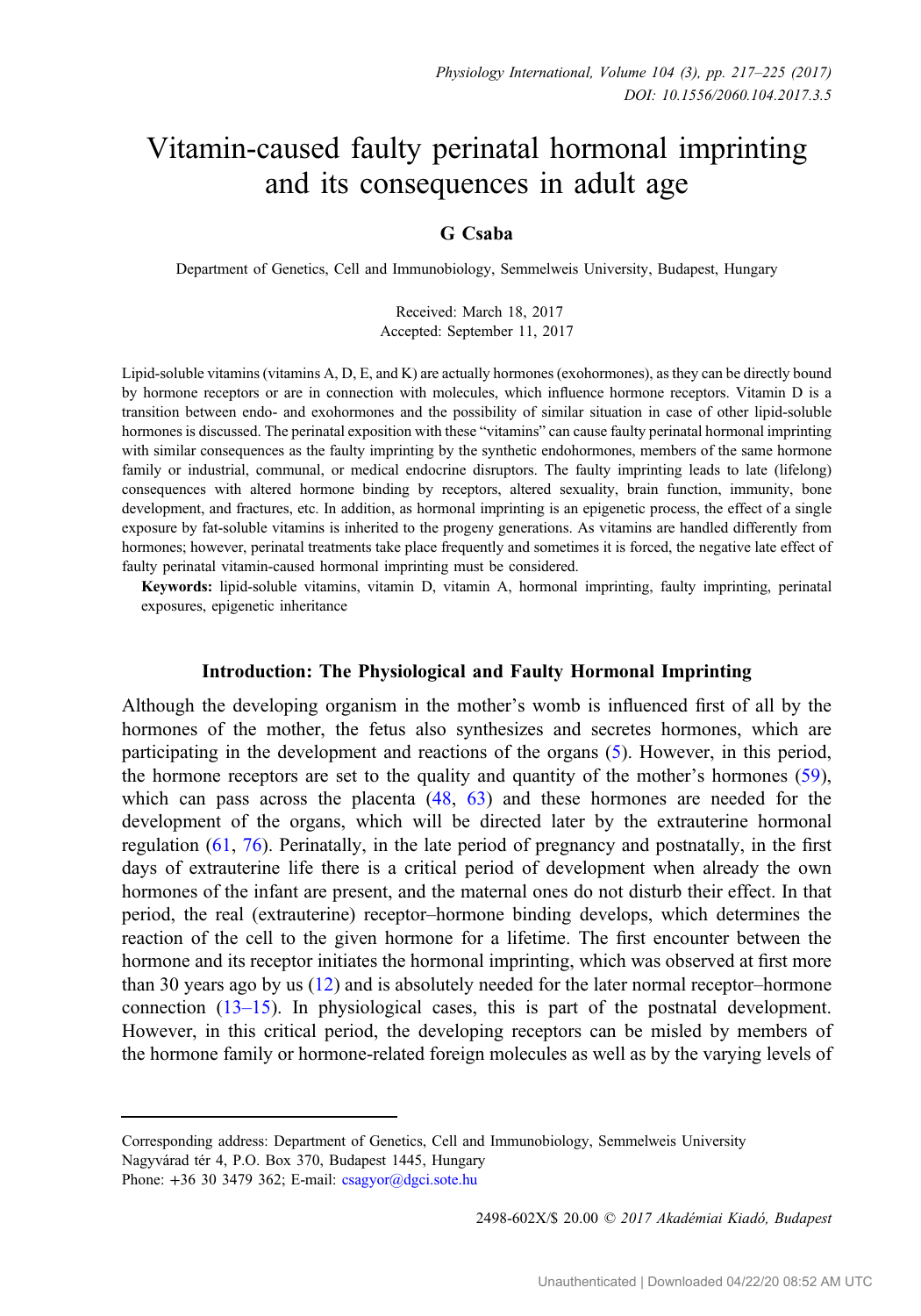the real hormones ([16\)](#page-6-0). In this case, faulty imprinting develops with lifelong consequences. These maybe alterations in the binding capacity of the receptors, which may result in an altered reaction of the cell to the hormone. This can be manifested also in the function of the cell and in the behavior of the cell or the whole organism. The faulty imprinting can influence the neurotransmitter level of the brain  $(32, 42, 72)$  $(32, 42, 72)$  $(32, 42, 72)$  $(32, 42, 72)$  $(32, 42, 72)$  $(32, 42, 72)$ , the sexual behavior of the male and female animals  $(22)$  $(22)$ , the mineral content of the bones  $(50)$  $(50)$ , the hormone content of immune cells [\(17](#page-6-0)–19, [31\)](#page-6-0), etc. As faulty imprinting is an epigenetic phenomenon, its effect is inherited to the progenies of the imprinted cell in the same organism and to the progeny of the imprinted organism ([43,](#page-7-0) [55,](#page-7-0) [67\)](#page-8-0).

Although most of the vitamins are coenzymes, certain vitamins A, D, E, and K (lipid-soluble vitamins) are functioning as hormones binding to specific hormone receptors, or influencing the production of molecules, which bind to hormone receptors [\(8,](#page-5-0) [46,](#page-7-0) [68](#page-8-0), [77](#page-8-0)). As some vitamins can be consumed by the developing infants, even their use is medically forced, the study of their faulty imprinting effects seems to be necessary.

#### Facts

# Effects measured by receptorial methods

A single neonatal treatment with 25 μg vitamin D3 significantly reduced the glucocorticoid receptor density of thymic cells in male rats, while there was no difference in females [\(27](#page-6-0)). However, in an other experiment ([28\)](#page-6-0), vitamin D3 did not compete *in vitro* with dexamethasone (DEX), a primary target of the receptor, while other synthetic steroid hormone (allylestrenol) did.

Vitamin A or retinoic acid exposition through breast milk was also observed [\(38](#page-6-0)). Treatments once a week for 3 weeks postnatally with 6 mg/nursing mothers caused a significantly reduced density of thymic glucocorticoid recepors in adult age, whereas a similar treatment with 0.03 mg all-*trans*-retinoic acid was found to be ineffective. Receptor affinity and binding by uterine estrogen receptors were unchanged.

Treating 3-week-old female rats with vitamin D3 and measuring the glucocorticoid binding of thymic cells, an elevated receptor density was shown ([29\)](#page-6-0). A single neonatal exposure to vitamin D3 appreciably influenced the steroid-like ouabain binding of myocardial ouabain receptors in adults ([47\)](#page-7-0).

In male adolescent and adult rats, the affinity of glucocorticoid receptors was influenced by neonatal single vitamin E treatment [\(24\)](#page-6-0).

#### Functional effects

A neonatal single exposure to a small dosage (2.5 μg) of vitamin D3 completely inhibited adult males' ejaculation, without influencing sexual desire ([57\)](#page-7-0). A high dose (250  $\mu$ g) neonatally abolished both sexual desire and ejaculation. Sexual activity was also depressed in both cases.

A single neonatal exposure of females to vitamin A (retinol) caused a significant decrease in the Meyerson index and a non-significant decrease in the lordosis quotient [\(23](#page-6-0)). Treatments at the first, third, and fifth days of life with all-trans-retinoic acid caused a nonsignificant decrease in the lordosis quotient of females and a significant increase in the time of the first ejaculation in males.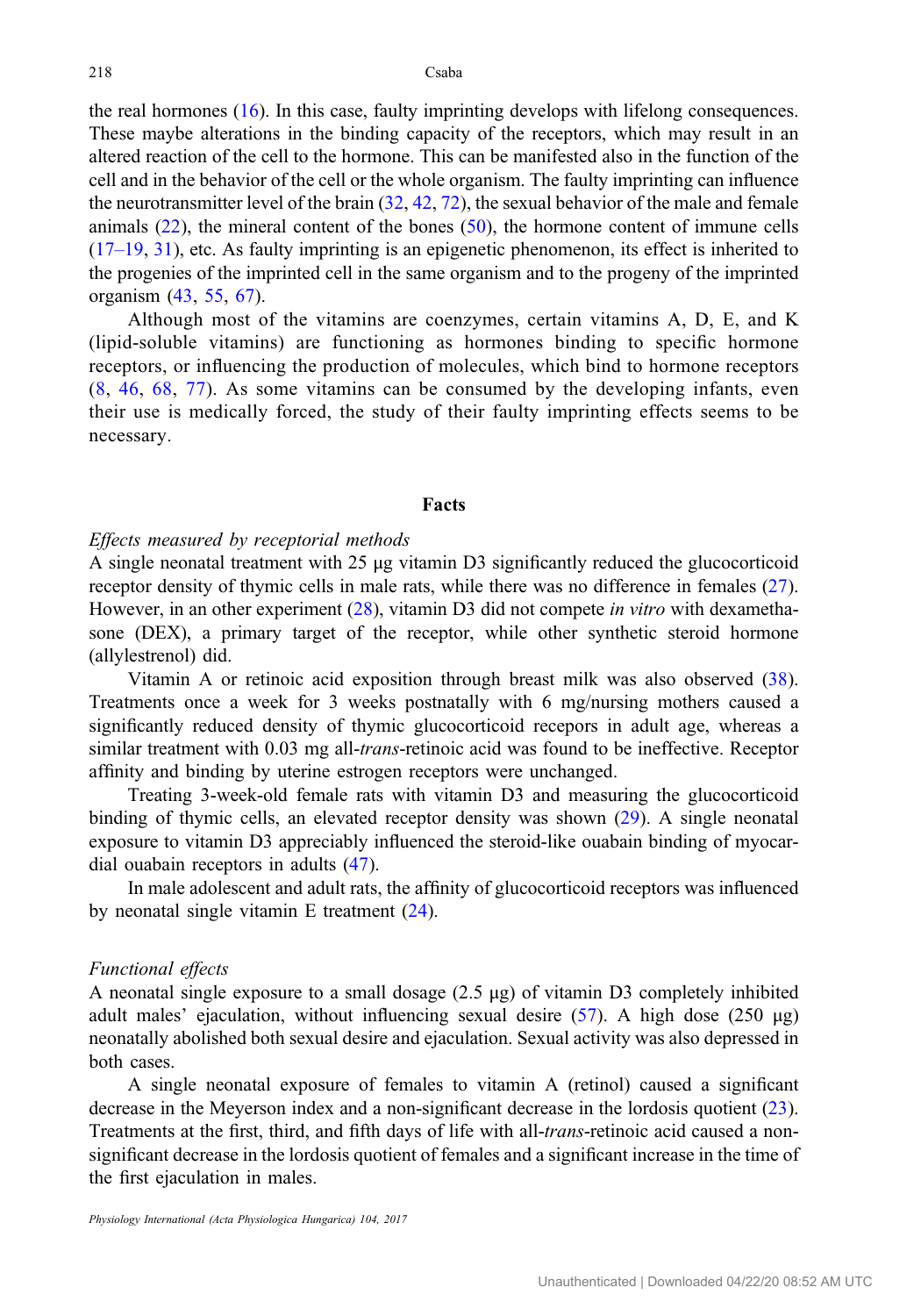A single neonatal treatment with vitamin E significantly reduced the Meyerson index and lordosis quotient in females. Among males, significantly more sexually inactive animals were present and no multiple ejaculations were observed in the treated group ([30\)](#page-6-0). Neonatal vitamin K1 exposure caused only slight changes in the same direction in both sexes [\(26](#page-6-0)).

Vitamin A (retinol) treatment was performed neonatally (at the first day) or retinoic acid treatments were performed in the first, third, and fifth days after birth. In adult (4 months old) rats, serum testosterone and progesterone levels were measured. Retinol significantly decreased both hormone levels, whereas retinoic acid reduced only the progesterone level [\(39](#page-6-0)). When the animals were treated in the 6th and 7th week after birth, retinol diminished testosterone level, without affecting progesterone level. Retinoic acid decreased testosterone level and elevated progesterone level.

A single perinatal vitamin A or retinoic acid exposure dramatically reduced the sexual activity of adult male rats ([23\)](#page-6-0), causing significant decrease in the Meyerson index.

The concentration of biogenic amines and their metabolites was studied after a single neonatal vitamin A or vitamin D treatment in five brain regions of 3-month-old rats. Vitamin A exposure significantly decreased hydroxy indole acetic acid level in each brain region ([72](#page-8-0)). Vitamin D imprinting significantly elevated dopamine in the brainstem and homovanillic acid level in the striatum and hypothalamus. Transgenerational transmission of hormonal imprinting was also observed  $(73)$  in the brain of F1 generation of neonatally vitamin A- or D-imprinted dams. Vitamin A imprinting of dams always resulted in reduced tissue levels, whereas vitamin D imprinting resulted in increased biogenic amine levels.

Immune cells synthesize, store, and secrete hormones. After neonatal single vitamin A or vitamin D imprinting in 2-month-old male rats, T3 content was decreased in peritoneal lymphocytes as well as in monocytes and granulocytes of males, whereas the content of adrenocorticotropic hormone (ACTH) was decreased in female lymphocytes, monocytes, and granulocytes ([23,](#page-6-0) [30](#page-6-0), [57\)](#page-7-0). The endorphin content decreased in thymocytes of males. At the same time, vitamin D imprinting was ineffective. Transgenerational transmission of hormonal imprinting was observed  $(23, 30)$  $(23, 30)$  $(23, 30)$  $(23, 30)$  in male offsprings: ACTH and T3 levels were almost doubled in the lymphocytes of vitamin A-imprinted mothers, whereas histamine content decreased to one third of control levels in vitamin D-treated mothers' progeny.

Single neonatal vitamin D3 imprinting significantly decreased the body weight of 3-month-old females and also significantly reduced bone mineral density (BMD) and bone mineral content (BMC) in males [\(50](#page-7-0)). A single neonatal DEX treatment decreased body weights of adults and increased BMD and BMC. Adult vitamin D treatment completely compensated for the changes caused by the neonatal DEX treatments ([49\)](#page-7-0).

Neonatal vitamin A imprinting significantly elevated apoptosis in peripheral blood lymphocytes ([37\)](#page-6-0). Vitamin A supplementation of rat dams during gestation and lactation decreased the antioxidant potential of the offsprings' liver with reduced dismutase/catalase activity ratio in the kidney ([70\)](#page-8-0). Embryonic development of vertebrates in general requires vitamin A for the fulfillment of developmental programs ([60](#page-7-0)).

# Conclusions

There are no human data in "Facts" section at all. This is understandable as perinatal faulty hormonal imprinting caused by hormones or endocrine disruptors [\(35,](#page-6-0) [62,](#page-7-0) [75\)](#page-8-0) was well known; however, vitamins were not suspected as pathogenic factors. Nevertheless, the data supplied by animal (mammalian) experiments clearly justify the danger of these interventions.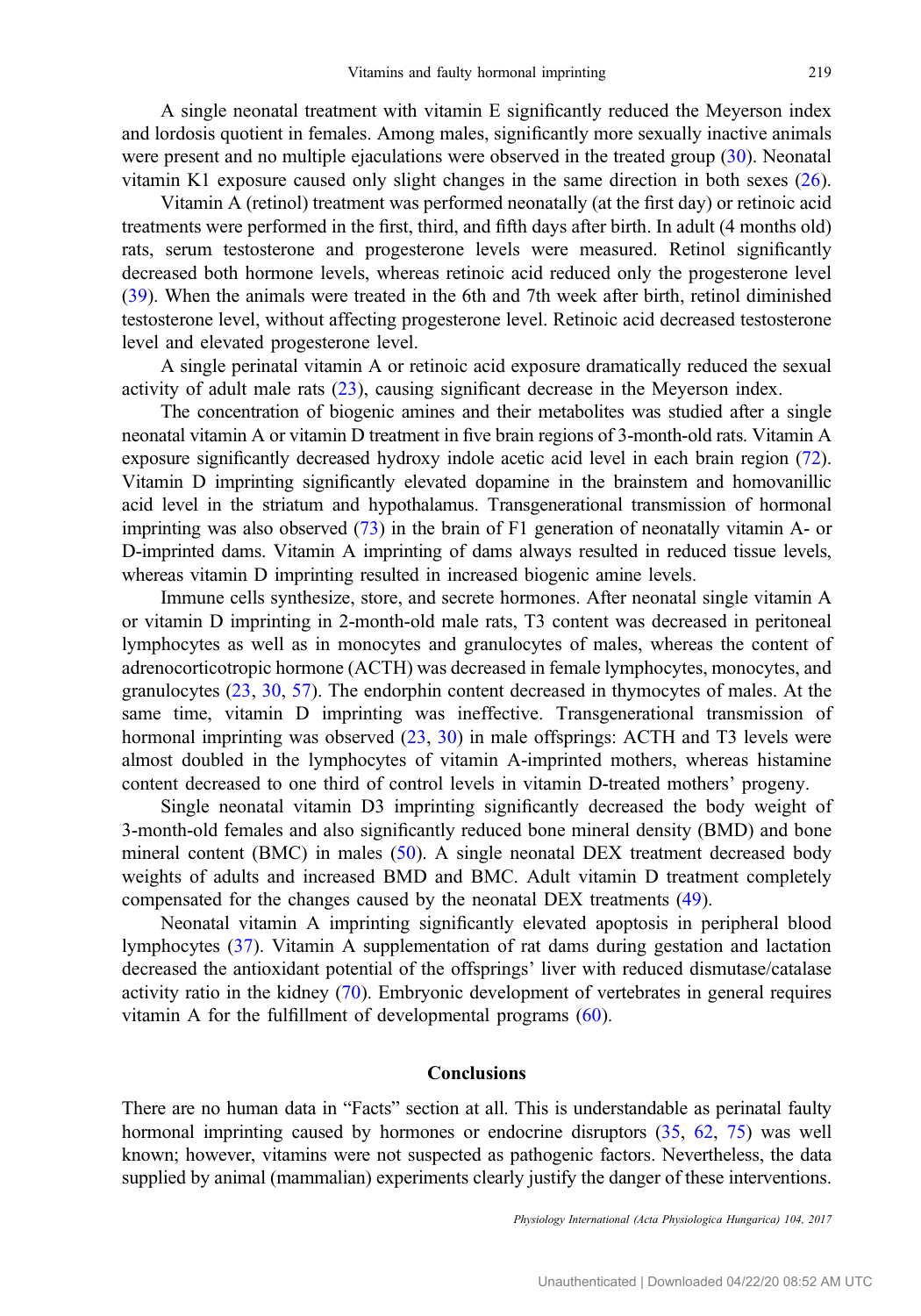Four vitamins are suspected of having hormone-like effects and each of them is lipidsoluble. These are vitamins A, D, E, and K. However, each lipid-soluble vitamin provoked clear faulty imprinting or imprinting-like effect. Both vitamins A and D have receptors in the nuclear steroid receptor superfamily. The receptors of vitamin E and K are less certainly defined; however, their connections with receptorial effects are not dubious. There are numerous animal experimental data and human observations on the effect of deficiency of these hormones in adults as well as on the effects of perinatal deficiency to adults. However, the systematic investigation of perinatal excess or perinatal single or continuous treatments were not performed  $(1, 66)$  $(1, 66)$  $(1, 66)$  $(1, 66)$ . This means that it seems difficult to unanimously declare that these treatments are so harmful, as the deficiency of these vitamins. However, the facts mentioned are enough for raising awareness that faulty hormonal imprinting is provoked by lipid-soluble vitamins and the observation of them is absolutely needed. Therefore, not only the well-known symptoms of hormone deficiency have to be observed, but the signs of disturbances caused by the related members of the hormone family, as the faulty imprinting disturbs the normal development of these receptors. As an example, the faulty imprinting by lipid-soluble vitamins cannot be exclusively manifested in organs or cells of their target organs (bone development or vision), but in the sexuality or thyroid function.

The inheritance of faulty hormonal imprinting is another important issue. This is not a genetic effect (a direct alteration of base sequences) but an epigenetic one, the trouble of gene manifestation by the change of the methylation patterns of the genes [\(34](#page-6-0)). In animalimprinting experiments, it is justified up to the third generation. In the progeny generations, the new imprinter effects are placed to the parentally imprinted ones altering the function of the genes further.

Vitamin A is a collective name for retinoids, such as retinol, retinal, and retinyl esters. The active form of these related molecules is retinoic acid, which can be bound by the retinoic acid receptor (RAR), which finds specific retinoic acid response elements in DNA [\(10](#page-5-0)), provoking the functions, which are characteristic to vitamin A (regulation of vision, cell growth, immunity, reproduction, etc.). However, it can also bind to the pregnane X receptor (PXR), which is responsible for the activation of enzymes of xenobiotic degradation ([53,](#page-7-0) [54,](#page-7-0) [58](#page-7-0)). In the perinatal period, excessive vitamin A can cross-react with the other members of steroid receptor superfamily (nuclear receptors), provoking faulty imprinting. Considering the presence of steroid receptors in different cells and organs and knowing that it can influence 530 genes [\(52](#page-7-0)), the pleiotropic effect of this faulty imprinting is understandable.

Vitamin A is not similar to the other target hormones of the steroid receptor superfamily, however, vitamin D is structurally a steroid hormone. Its receptor [vitamin D receptor (VDR)] is a typical steroid receptor, which in case of activation forms a heterodimer with RAR and the receptor complex finds the response elements in the DNA. VDRs are present in many kinds of cells and this explains why so many functions are influenced by its deficiency or excess. As earlier only its exclusive effect on calcium metabolism was believed, the research of the last decades emphasizes its pleiotropic effects from the immunity to the neural system and sugar metabolism ([41,](#page-7-0) [45\)](#page-7-0). It epigenetically regulates about 2,700 different genes [\(40](#page-7-0)), in about 35 tissues, which carry VDRs ([51\)](#page-7-0).

Vitamin E is an antioxidant, which can be found in the normal diet. The name covers two substances: tocopherol and tocotrienol. These substances are recognized by the receptors of different hormone-like molecules, as estrogens and endocrine disruptors and can be bound by them ([11,](#page-5-0) [56\)](#page-7-0). By this mechanism, they participate in the mechanism of estrogen receptor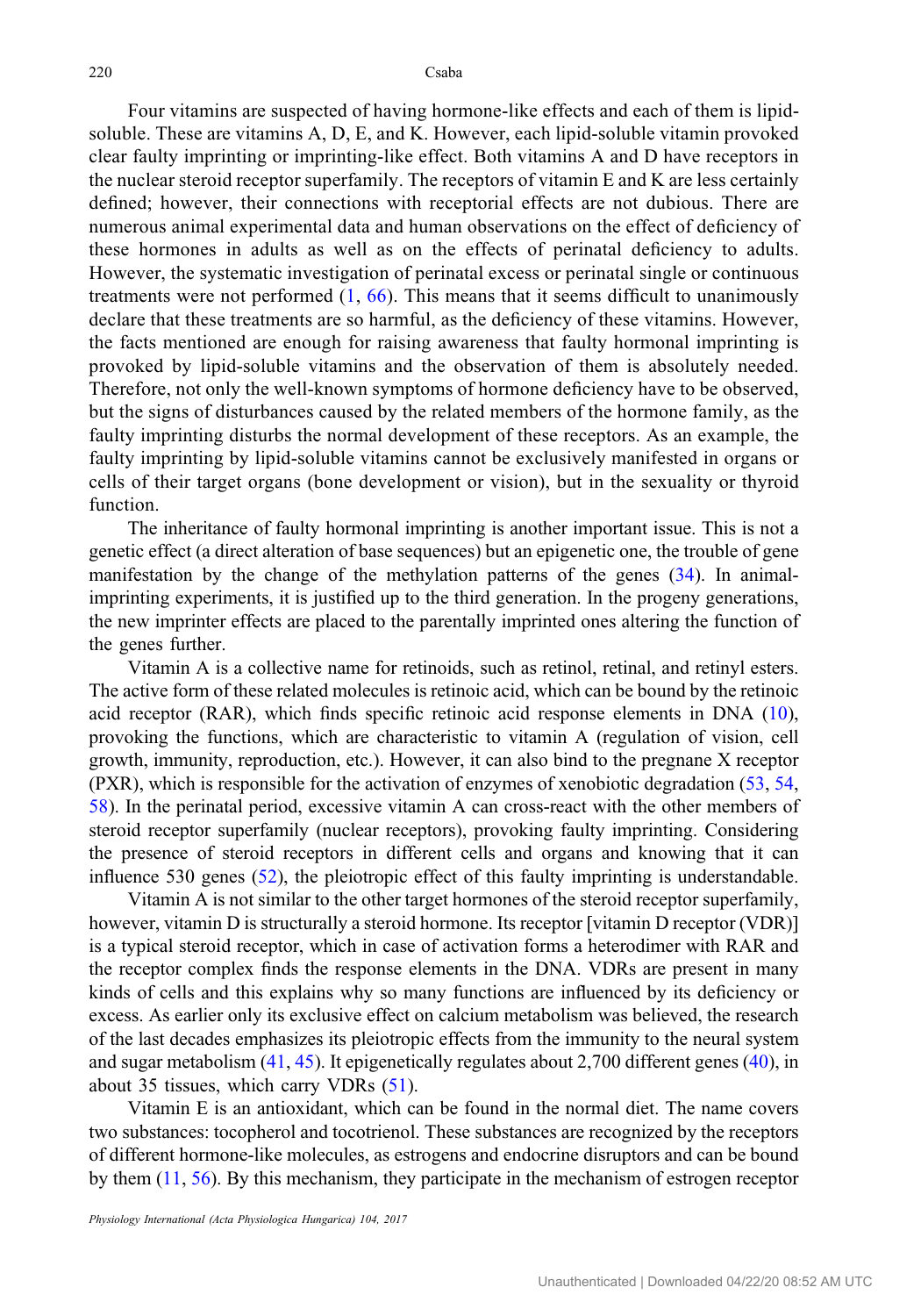beta (ER-beta) and PXR-induced gene expression. These receptors are members of the nuclear steroid receptor superfamily. Upon ligand binding, they form a heterodimer with the retinoid X receptor ([74\)](#page-8-0). Vitamin E, which earlier was believed to be only an antioxidant, now is referred to as a hormone-like molecule.

The name vitamin K covers two substances, vitamin K1 (menadione) and vitamin K2 (menaquinones). After its discovery, it was believed to be a coenzyme for a carboxylase. However, new observations demonstrated its binding to steroid receptors as well as to the PXR. Consequently, it influences gene transcription  $(2, 3, 44)$  $(2, 3, 44)$  $(2, 3, 44)$  $(2, 3, 44)$  $(2, 3, 44)$  $(2, 3, 44)$  in many organs and cells from bones (osteoblasts) to the endothelial cells.

Hormones are molecules synthesized and secreted by endocrine glands of an organism, participating in the chemical regulation. Vitamins are molecules which are not produced by the organism inside, but they are present in nourishment and after the assimilation they help different mechanisms which are absolutely needed for the normal function of an animal's life. These are the textbook descriptions. However, there is a vital vitamin, named vitamin D, which is produced inside the organism by the skin under the effect of sunshine and displays hormonal effects. From this aspect, the skin is an endocrine gland, the largest in the whole system, which not only synthesizes a rather effective hormone (vitamin D) but have receptors for many hormones of the system [\(78](#page-8-0)). This also means that there is a transition between the hormones (endohormones) and vitamins (exohormones). Considering the presently accepted nomenclature, each exohormone is lipid-soluble vitamin. They are named vitamins because in the time of their discovery the hormonal effects of them were unknown. However, they completely fulfill the requirements for hormone-being ([20\)](#page-6-0). Vitamin D was a real endohormone, for example in Africa, where the sun (the inducer of vitamin D synthesis) was shining continuously and from where the man originated. However, it was a vitamin in the time of its discovery in the foggy England, where vitamin D-rich cod liver oil was necessary for preventing rickets. Vitamin D would be the duck-mole of vitamin–hormone, a transition between the "vitamins" and hormones. However, it is also possible that other lipid-soluble vitamins were produced as hormones by some organs in the human organism "once upon a time" and later, because of an unknown reason, dismantled from the organism and became "vitamins." This may refer to vitamin A, which is also sensitive to sunlight; however, its content is reduced in the skin by it  $(6)$  $(6)$ . Vitamin E is also present in the skin, which together with vitamin A has an antioxidant-scavenging potential, therefore protecting the skin from the deleterious effects of UV rays  $(69, 71)$  $(69, 71)$  $(69, 71)$ . It is also possible that not only the lipid-soluble vitamins were able to do this dismantling, as vitamin C is synthesized in most of the animal world, and only in case of a few species (e.g., in man and guinea pig) must be consumed from extra-organismic source.

The abovementioned facts and theories point to the present-day vitamine/hormone problems: the skin is not able to fulfill its endocrine function perinatally as the inducer, the sunlight is not present at delivery or after it, the hormone  $(e.g., vitanin D)$  allowance is deficient and this could cause or promote diseases or developmental abnormalities. Consequently, it must be supplemented. However, the exohormones (e.g., dietary or medicinal vitamin A or  $D$ ) – at least in one part of their function – are acting as real hormones in the perinatal critical period of receptor development (when their dosage is also uncertain) and can execute faulty hormonal imprinting. As it was shown in the "facts" of the paper, this is the situation, indeed. This means that the doctors prescribe these substances as vitamins, which are needed for the health of the infant and these "vitamins" act as hormones for preparing conditions, which lead to the manifestation of diseases at adult age [\(4](#page-5-0), [7,](#page-5-0) [9,](#page-5-0) [21](#page-6-0), [33](#page-6-0), [36\)](#page-6-0). For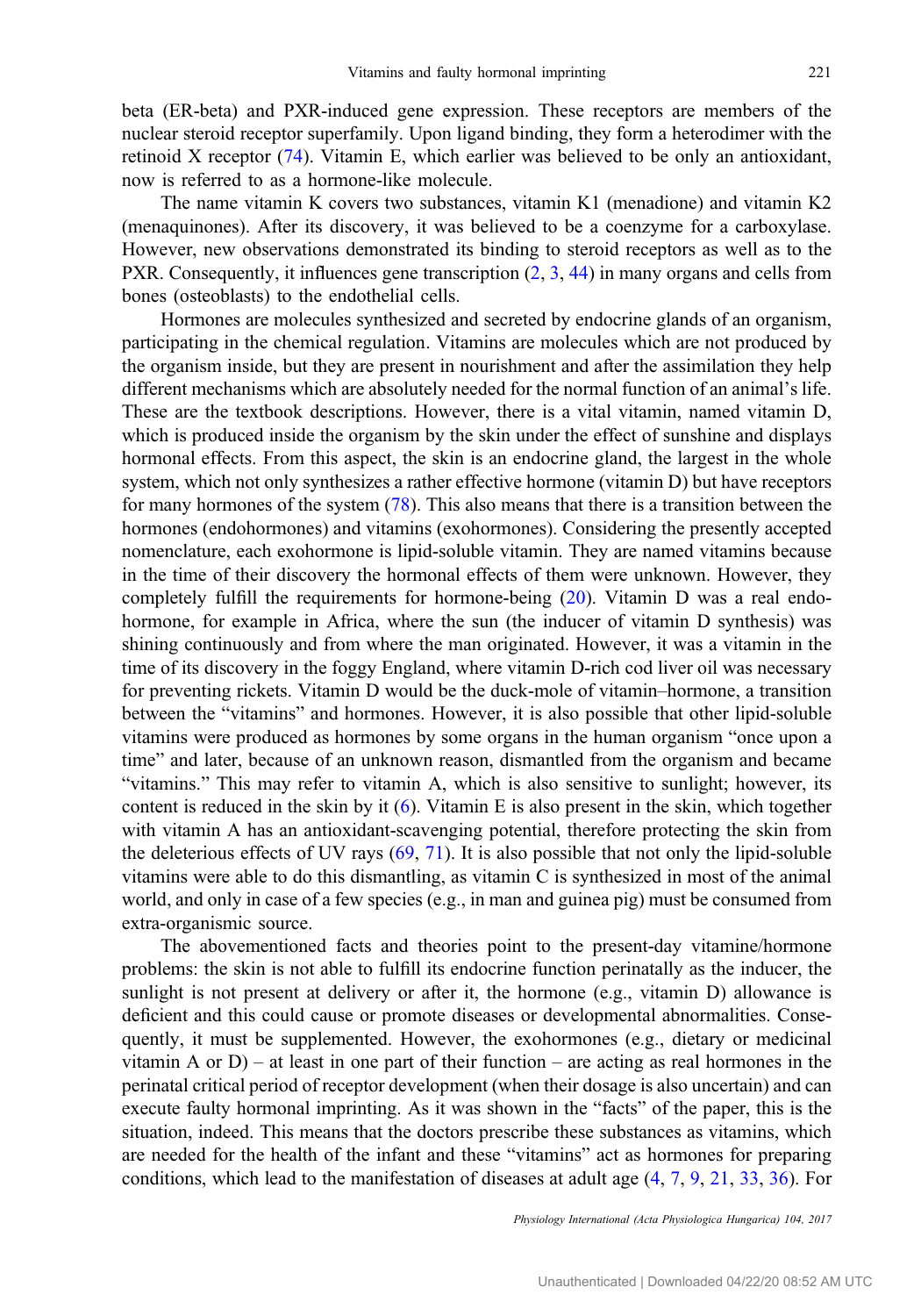<span id="page-5-0"></span>this effect, the doctors, who prescibe recipes, or the parents who give these "vitamins" without prescription, are not the chief responsible persons, these are rather the advertisements in the media and mainly the name: vitamin. If these substances would be called "exohormones," the doctors would be more cautious and the lipid-soluble vitamins would be sold – in contrast to the present custom – in pharmacies and possibly for prescription. At present, the vitamins in general are not drugs (medicaments) but food supplements, so there is a possibility for mixing them into anything and can be bought anywhere and the people are crazing for these mixtures believing that the "vitamin" is always healthy.

In our modern age, the air, the water, and the food are full of endocrine disruptors (pesticides, plasticizers, soy phthalates, etc.). Medical authorities are fighting against the use of them with scarce success as they are used by the extremely growing industry directed by the demands of the growing population as well as by the hunt for money. At the same time, medical interventions are performed perinatally for preventing deficiency diseases (e.g., vitamin supplementation and fortification) as well as for assisting medical activity (e.g., oxytocin treatment for inducing delivery). It is not dubious that supplementation of vitamin D (or A) could be needed, however not only the positive effects should be emphasized, but the negative ones also must be considered. Without this, the perinatal lipid-soluble vitamin treatments can be listed among the disastrous effects of endocrine disruptors. In addition, faulty imprinting is not a time-dependent phenomenon: it is a developmental phase-dependent process, which can take place in any sensitive phases of our lives, or in developing cells (e.g., in the bone marrow) ([19,](#page-6-0) [25](#page-6-0), [27](#page-6-0)). Considering also the epigenetically inherited character of perinatal hormonal imprinting, the future seems to be more hopeless ([64,](#page-7-0) [65\)](#page-7-0).

#### **REFERENCES**

- 1. Azars Braesco V, Pascal G: Vitamin A in pregnancy: requirements and safety limits. Am. J. Clin. Nutr. 71, 1325–1333 (2000)
- 2. Azuma K, Horie-Inoue K, Ouchi Y, Inoue S (2011): Chapter 11 vitamin K as a ligand of steroid and xenobiotic receptor. In: Advances in Medicine and Biology (Vol. 21), ed Berhardt LV, Nova Science Publishers, Hauppauge, pp. 209–216
- 3. Azuma K, Inoue S: Vitamin K function mediated by activation of steroid and xenobiotic receptor. Clin. Calcium 19, 1770–1778 (2009)
- 4. Barker DJ: Sir Richard Doll lecture. Developmental origins of chronic disease. Public Health 126, 185–189 (2012)
- 5. Bernal J: Thyroid hormone receptors in brain development and function. Nat. Clin. Pract. Endocrinol. Metab. 3, 249–259 (2007)
- 6. Berne B, Nilsson M, Vahlquist A: UV irradiation and cutaneous vitamin A: an experimental study in rabbit and human skin. J. Invest. Dermatol. 83, 401–404 (1984)
- 7. Calkins K, Devaska SU: Fetal origins of adult disease. Curr. Probl. Pediatr. Adolesc. Health Care 41, 158–176 (2011)
- 8. Carlberg C: Lipid soluble vitamins in gene regulation. Biofactors 10, 91–97 (1999)
- 9. Charles MA, Delpierre C, Bréant B: [Developmental origin of health and adult diseases (DOHaD): evolution of a concept over three decades]. Med. Sci. (Paris) 32, 15–20 (2016)
- 10. Chytil F: Vitamin A: not for vision only. Br. J. Nutr. 82, 161–162 (1999)
- 11. Comitato R, Nasaretnam K, Leoni G, Ambra R, Canali R, Bolli A, Marino M, Virgili F: A novel mechanism of natural vitamin E tocotrienol activity: involvement of ER-beta signal transduction. Endocrinol. Metab. 297, E427–E437 (2009)
- 12. Csaba G: Phylogeny and ontogeny of hormone receptors: the selection theory of receptor formation and hormonal imprinting. Biol. Rev. Camb. Philos. Soc. 55, 47–63 (1980)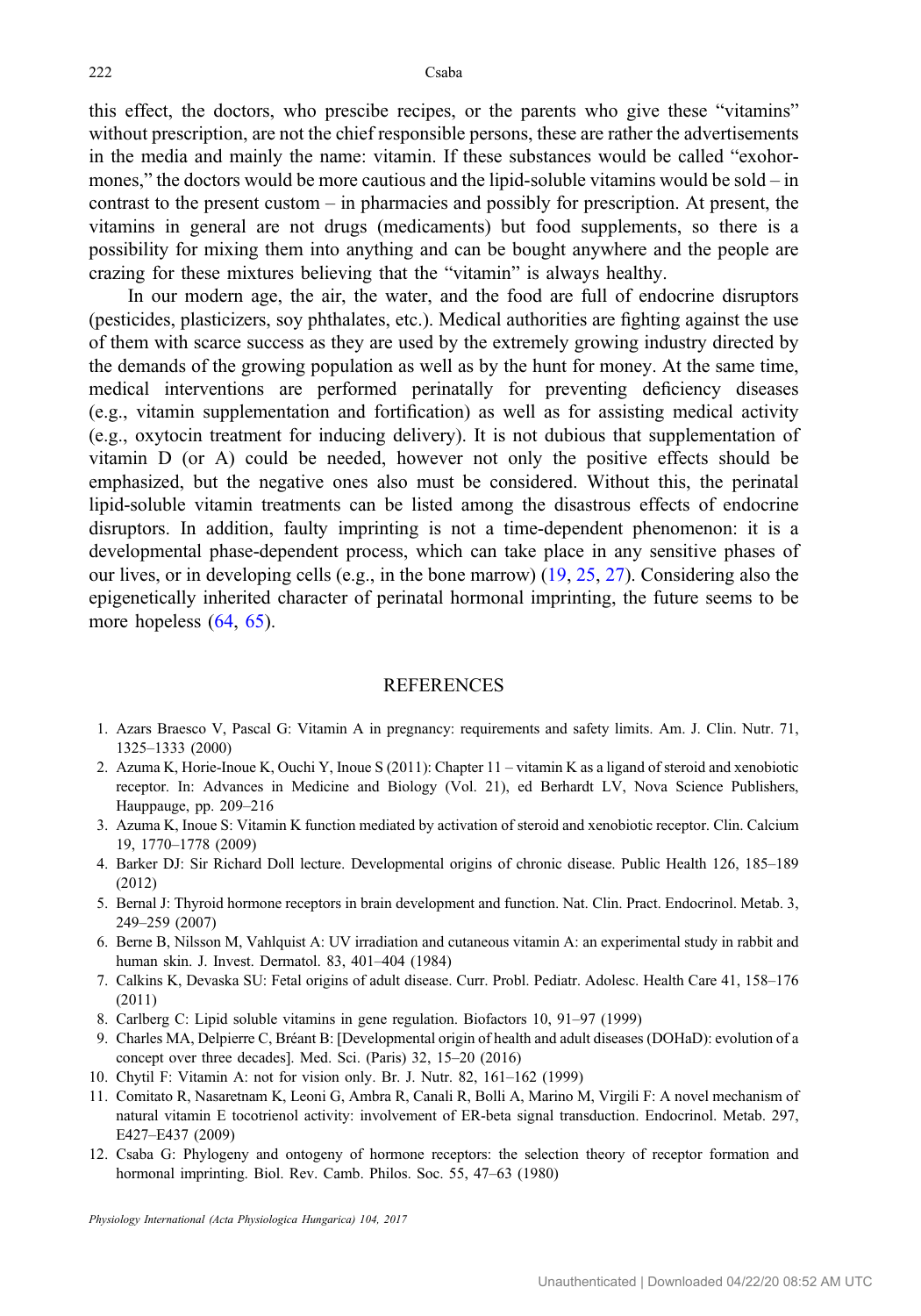- <span id="page-6-0"></span>13. Csaba G: Phylogeny and ontogeny of chemical signaling: origin and development of hormone receptors. Int. Rev. Cytol. 155, 1–48 (1994)
- 14. Csaba G: Hormonal imprinting: its role during the evolution and development of hormones and receptors. Cell Biol. Int. 24, 407–414 (2000)
- 15. Csaba G: Hormonal imprinting: phylogeny, ontogeny, diseases and possible role in present-day human evolution. Cell Biochem. Funct. 26, 1–10 (2008)
- 16. Csaba G: The biological basis and clinical significance of hormonal imprinting, an epigenetic process. Clin. Epigenet. 2, 187–196 (2011)
- 17. Csaba G: The immuno-endocrine system: hormones, receptors and endocrine function of immune cells. The packed-transport theory. Adv. Neuroimmunol. Biol. 1, 71–85 (2011)
- 18. Csaba G: Hormones in the immune system and their possible role. A critical review. Acta Microbiol. Immunol. Hung. 61, 241–260 (2014)
- 19. Csaba G: Immunoendocrinology: faulty hormonal imprinting in the immune system. Acta Microbiol. Immunol. Hung. 61, 89–106 (2014)
- 20. Csaba G: Faulty perinatal hormonal imprinting caused by exogeneous vitamin D dangers and problems. Austin J. Nutr. Food Sci. 4, 1075–1080 (2016)
- 21. Csaba G: The faulty perinatal hormonal imprinting as functional teratogen. Curr. Pediatr. Rev. 12, 222–229 (2016)
- 22. Csaba G: The present and future of human sexuality: impact of faulty perinatal hormonal imprinting. Sex. Med. Rev. 5, 163–169 (2017)
- 23. Csaba G, Gaál A: Effect of perinatal vitamin A or retinoic acid treatment (hormonal imprinting) on the sexual behavior of adult rats. Hum. Exp. Toxicol. 16, 193–197 (1997)
- 24. Csaba G, Inczefi-Gonda Á: Neonatal vitamin E treatment induces long term glucocorticoid receptor changes: an unusual hormonal imprinting effect. Life Sci. 63, 101–105 (1998)
- 25. Csaba G, Inczefi-Gonda Á: Direct and transgenerational effect of benzpyrene treatment at adolescent age on the uterine estrogen receptor and thymic glucocorticoid receptor of the adult rat. Acta Physiol. Hung. 86, 29–36 (1999)
- 26. Csaba G, Inczefi-Gonda Á: Effect of single neonatal vitamin K1 treatment (imprinting) on the binding capacity of thymic glucocorticoid and uterine estrogen receptors of adolescent and adult rats. Life Sci. 65, PL1–PL5 (1999)
- 27. Csaba G, Inczefi-Gonda Á: Effect of vitamin D(3) treatment in the neonatal or adolescent age (hormonal imprinting) on the thymic glucocorticoid receptor of the adult male rat. Horm. Res. 51, 280–283 (1999)
- 28. Csaba G, Inczefi-Gonda Á: Similarities and dissimilarities of newborn and adolescent rats in the binding capacity of thymic glucocorticoid receptors. Mech. Ageing Dev. 122, 327–334 (2001)
- 29. Csaba G, Inczefi-Gonda Á: Molecules acting on receptor level at weaning, durably influence liver glucocorticoid receptors. Acta Physiol. Hung. 92, 33–38 (2005)
- 30. Csaba G, Karabélyos C: Influence of a single treatment with vitamin E or K (hormonal imprinting) of neonatal rats on the sexual behavior of adults. Acta Physiol. Hung. 87, 25–30 (2000)
- 31. Csaba G, Kovács P, Pállinger É: Impact of neonatal imprinting with vitamin A or D on the hormone content of rat immune cells. Cell Biochem. Funct. 25, 717–721 (2007)
- 32. Csaba G, Tekes K: Is the brain hormonally imprintable? Brain Dev. 27, 465–471 (2005)
- 33. Dörner G: Environment- and gene-dependent human ontogenesis, sociogenesis and phylogenesis (eco-genoonto-socio-phylogenesis). Neuro Endocrinol. Lett. 25, 164–168 (2004)
- 34. Fetahu IS, Höbaus J, Kállay E: Vitamin D and the epigenome. Eur. J. Physiol. 5, 164 (2014)
- 35. Frye CS, Bo E, Calamandrei G, Calza L, Dessi-Fulgheri F, Fernandez M, Fusani L, Kah O, Kajta M, Le Page Y, Patisaul HB, Venerosi A, Wojtowicz AK, Panzica GC: Endocrine disrupters: a review of some sources, effects, and mechanisms of actions on behaviour and neuroendocrine systems. J. Neuroendocrinol. 24, 144–159 (2012)
- 36. Fudvoye J, Bourguignon JP, Parent AS: Endocrine-disrupting chemicals and human growth and maturation: a focus on early critical windows of exposure. Vitam. Horm. 94, 1–25 (2014)
- 37. Gaál A, Bocsi J, Falus A, Szende B, Csaba G: Increased apoptosis of adult rat lymphocytes after single neonatal vitamin A treatment (hormonal imprinting). A flow cytometric analysis. Life Sci. 61, PL339–PL342 (1997)
- 38. Gaál A, Csaba G: Effect of retinoid (vitamin A or retinoic acid) treatment (hormonal imprinting) through breastmilk on the glucocorticoid receptor and estrogen receptor binding capacity of the adult rat offspring. Hum. Exp. Toxicol. 17, 560–563 (1998)
- 39. Gaál A, Csaba G: Testosterone and progesterone level alterations in the adult rat after retinoid (retinol or retinoic acid) treatment (imprinting) in neonatal or adolescent age. Horm. Metab. Res. 30, 487–489 (1998)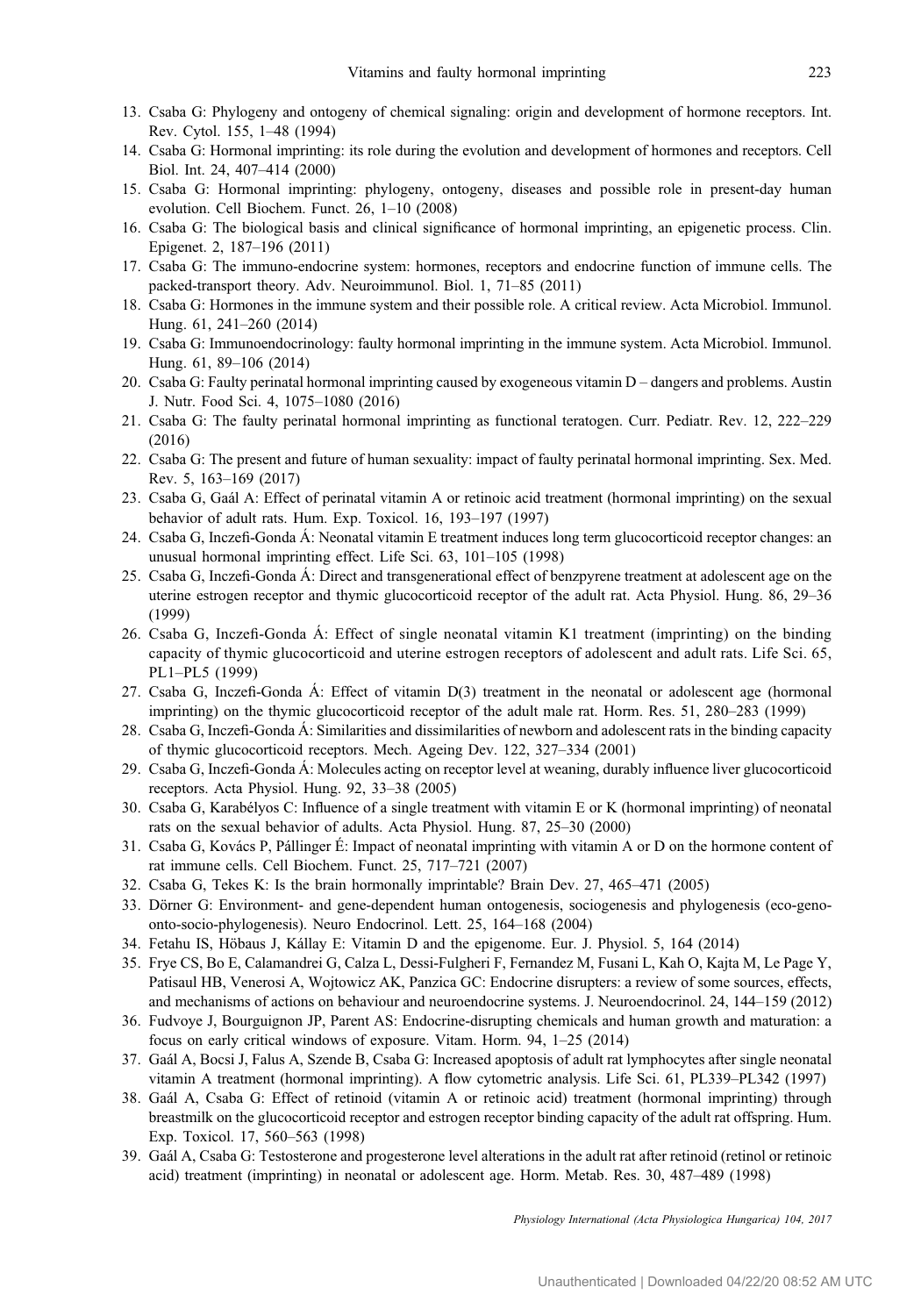#### <span id="page-7-0"></span>224 Csaba

- 40. Genuis SJ: Maternal and pediatric health outcomes in relation to gestational vitamin D sufficiency. Obstet. Gynecol. Int. 2015, 501829 (2015)
- 41. Greves NJ, McGrath JJ: Vitamin D as a neurosteroid affecting the developing and adult brain. Annu. Rev. Nutr. 34, 117–141 (2014)
- 42. Hashemi F, Tekes K, Laufer R, Szegi P, Tóthfalusi L, Csaba G: Effect of a single neonatal oxytocin treatment (hormonal imprinting) on the biogenic amine level of the adult rat brain: could oxytocin-induced labor cause pervasive developmental diseases? Reprod. Sci. 20, 1255–1263 (2013)
- 43. Hocher B: More than genes: the advanced fetal programming hypothesis. J. Reprod. Immunol. 104–105, 8–11 (2014)
- 44. Horie-Inoue K, Inoue S: Steroid and xenobiotic receptor mediates a novel vitamin K2 signaling pathway in osteoblastic cells. J. Bone Miner. Metab. 26, 9–12 (2008)
- 45. Hypponen E, Laara E, Reunanen A, Jarvelin MR, Virtanen SM: Intake of vitamin D and risk of type 1 diabetes: a birth-cohort study. Lancet 358, 1500–1503 (2001)
- 46. Igarashi M, Yogiahi Y, Mihara M, Takada I: Vitamin K induces osteoblast differentiation through pregnane X receptor-mediated transcriptional control of the Msx2 gene. Mol. Cell. Biol. 27, 7947–7954 (2007)
- 47. Inczefi-Gonda Á, Csaba G, Dobozy O: Effect of a single neonatal treatment with steroid hormone or steroid-like molecules on myocardial ouabain binding in the adult rat. Gen. Physiol. Biophys. 6, 279–283 (1987)
- 48. James SR, Franklyn JA, Kilby MD: Placental transport of thyroid hormone. Best Pract. Res. Clin. Endocrinol. Metab. 21, 253–264 (2007)
- 49. Karabélyos C, Horváth C, Holló I, Csaba G: Effect of neonatal glucocorticoid treatment on bone mineralization of adult nontreated, dexamethasone-treated or vitamin D3-treated rats. Gen. Pharmacol. 31, 789–791 (1998)
- 50. Karabélyos C, Horváth C, Holló I, Csaba G: Effect of neonatal vitamin D3 treatment (hormonal imprinting) on the bone mineralization of adult non-treated and dexamethasone treated rats. Hum. Exp. Toxicol. 17, 424–429 (1998)
- 51. Kidd PM: Vitamins D and K as pleiotropic nutrients: clinical importance to the skeletal and cardiovascular systems and preliminary evidence for synergy. Altern. Med. Rev. 15, 199–204 (2010)
- 52. King MW (2014): Integrative Medical Biochemistry. McGraw-Hill, New York
- 53. Kliewer SA: The nuclear pregnane X receptor regulates xenobiotic detoxification. J. Nutr. 133, 2444S–2447S (2003)
- 54. Kliewer SA, Goodwin B, Willson TM: The nuclear pregnane X receptor: a key regulator of xenobiotic metabolism. Endocr. Rev. 23, 687–702 (2002)
- 55. Kőhidai L, Lajkó E, Pállinger É, Csaba G: Verification of epigenetic inheritance in a unicellular model system: multigenerational effects of hormonal imprinting. Cell Biol. Int. 36, 951–959 (2012)
- 56. Landes N, Pfluger P, Kluth D, Birringer M, Rühl R, Böl GF, Glatt H, Brigelius-Flohé R: Vitamin E activates gene expression via the pregnane X receptor. Biochem. Pharmacol. 15, 269–273 (2003)
- 57. Mirzahosseini S, Karabélyos C, Dobozy O, Csaba G: Changes in sexual behavior of adult male and female rats neonatally treated with vitamin D3. Hum. Exp. Toxicol. 15, 573–576 (1996)
- 58. Moon JY, Gwak HS: Role of the nuclear pregnane X receptor in drug metabolism and the clinical response. Recept. Clin. Invest. 2, e.996 (2015)
- 59. Morreale de Escobar G, Obregon MJ, Escobar del Rey E: Role of thyroid hormone during early brain development. Eur. J. Endocrinol. 151(Suppl. 3), U25–U37 (2004)
- 60. Morris-Kay GM, Ward SJ: Retinoids and mammalian development. Int. Rev. Cytol. 188, 73–131 (1999)
- 61. Nucera C, Muzzi P, Tiveron C, Farsetti A, La Regina F, Foglio B, Shih SC, Moretti F, Della Pietra R, Mancini F, Sacchi A, Trimarchi F, Vercelli A, Pontecorvi A: Maternal thyroid hormones are transcriptionally active during embryo-foetal development: results from a novel transgenic mouse model. J. Cell. Mol. Med. 14, 2417–2435 (2010)
- 62. Palanza P, Nagel SC, Parmigiani S, Vom Saal FS: Perinatal exposure to endocrine disruptors: sex, timing and behavioral endpoints. Curr. Opin. Behav. Sci. 7, 69–75 (2016)
- 63. Patel J, Landers K, Li H, Mortimer RH, Richard K: Delivery of maternal thyroid hormones to the fetus. Trends Endocrinol. Metab. 22, 164–170 (2011)
- 64. Pembrey M, Saffery R, Bygren LO: Human transgenerational responses to early-life experience: potential impact on development, health and biomedical research. J. Med. Gen. 51, 563–572 (2014)
- 65. Pembrey ME: Time to take epigenetic inheritance seriously. Eur. J. Hum. Gen. 10, 669–671 (2002)
- 66. Penniston KL, Tanumihardjo SA: The acute and chronic toxic effects of vitamin A. Am. J. Clin. Nutr. 83, 191–201 (2006)